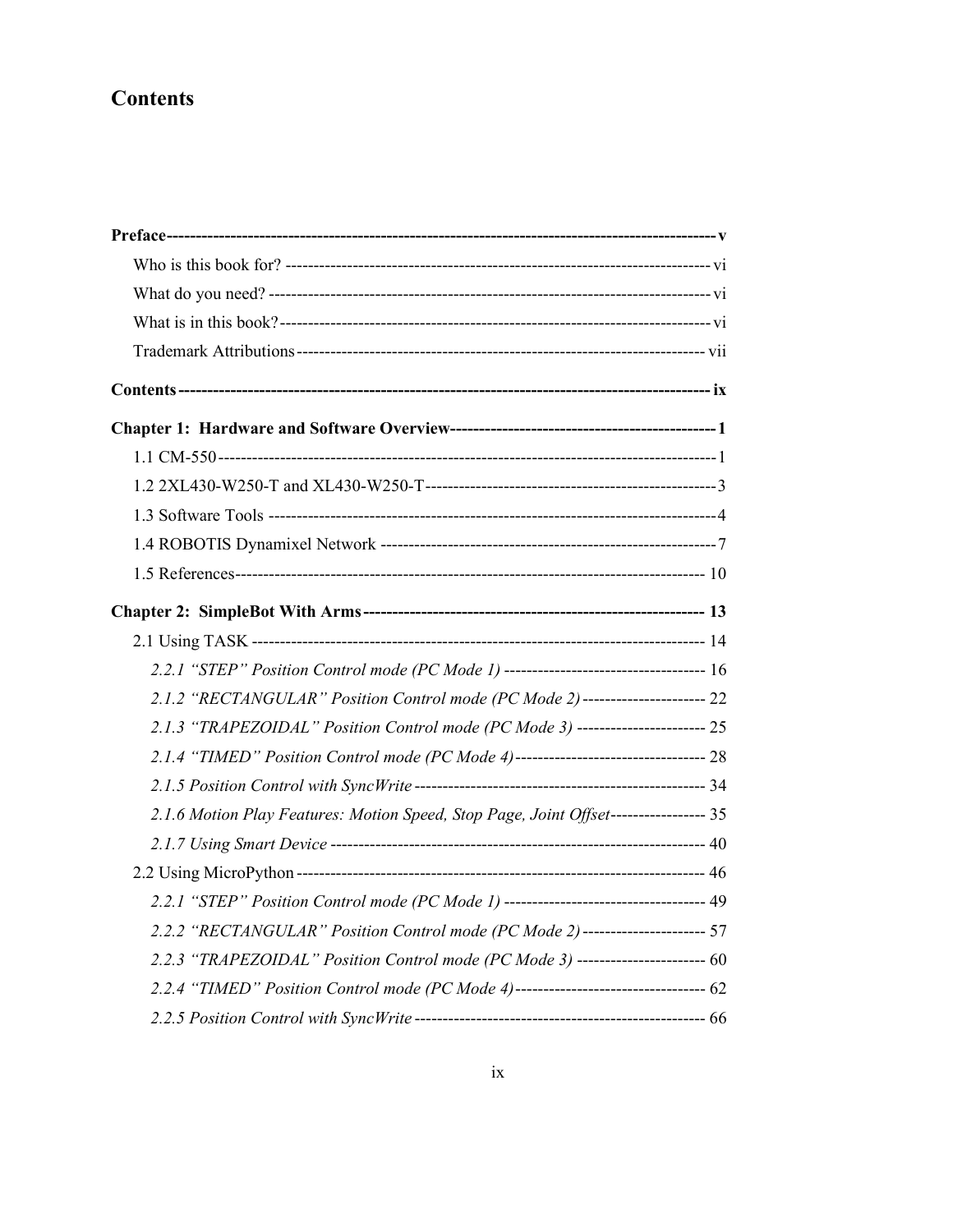| 2.2.6 Motion Play Features: Motion Speed, Stop Page, Joint Offset ---------------- 68 |  |
|---------------------------------------------------------------------------------------|--|
|                                                                                       |  |
|                                                                                       |  |
| 2.3.1 Python Implementation of Remocon Packet Creation on PC Side ------------ 81     |  |
| 2.3.2 Handling of Remocon Packet on CM-550 Side----------------------------------- 84 |  |
|                                                                                       |  |
| 2.3.4 Tracking Colored Target with OpenCV on Desktop Side----------------------- 87   |  |
|                                                                                       |  |
| 2.3.6 Coordinating Actions by CM-550 in MicroPython------------------------------ 98  |  |
|                                                                                       |  |
| 2.3.8 Run-Time Coordination for CM-550/Smart Device/Desktop PC -------------- 100     |  |
| 2.4 Using OpenCV and ZigBee SDK in C/C++ on Desktop ---------------------------- 100  |  |
|                                                                                       |  |
|                                                                                       |  |
|                                                                                       |  |
|                                                                                       |  |
|                                                                                       |  |
|                                                                                       |  |
| Chapter 3: Commando with Pan-Tilt Platform + Camera ---------------------------- 121  |  |
|                                                                                       |  |
|                                                                                       |  |
| 3.2.2 Wheel Synchronization & Maneuver Compensation with IMU --------------- 128      |  |
|                                                                                       |  |
| 3.2.3 Pi Camera: Color Detection & Visual Servoing/Ranging --------------------- 140  |  |
| 3.2.5 Scheduling Maneuvers Using ROBOTIS QR Markers -------------------------- 157    |  |
|                                                                                       |  |
|                                                                                       |  |
|                                                                                       |  |
| 3.3.2 Wheel Synchronization & Maneuver Compensation with IMU----------------179       |  |
| 3.3.3 Pi Camera: Color Detection & Visual Servoing/Ranging --------------------- 189  |  |
|                                                                                       |  |
| 3.3.5 Scheduling Maneuvers Using ROBOTIS QR Markers -------------------------- 199    |  |